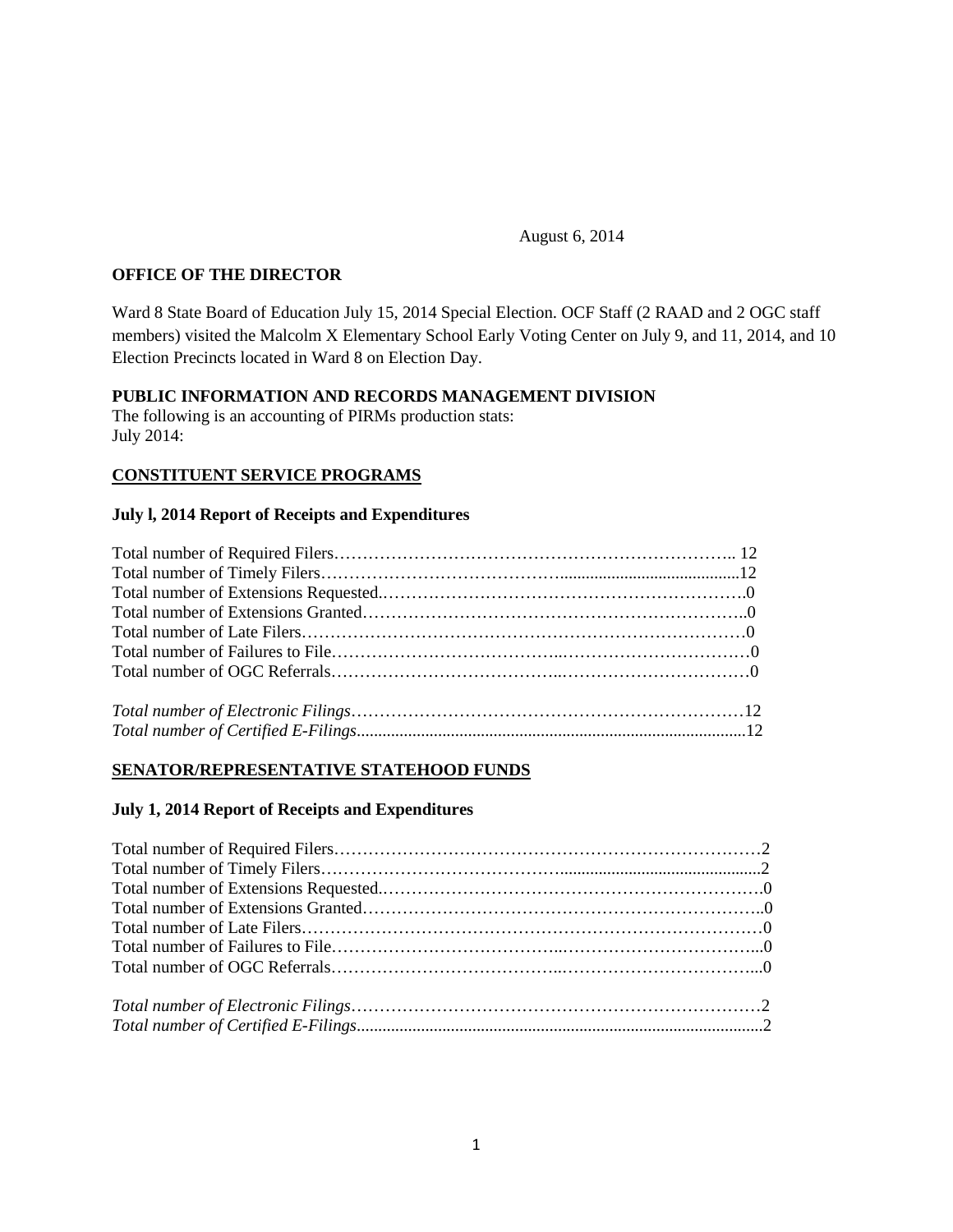#### **PRINCIPAL CAMPAIGN COMMITTEES & POLITICAL ACTION COMMITTEES**

#### **July 7, 2014 8 Day Pre-Special Election (State Board of Education, Ward-8) Report of Receipts and Expenditures**

#### **July 31st, 2014 Report of Receipts and Expenditures**

# **INITIATIVES, REFERENDUM AND RECALL**

## **2nd Report of Receipts and Expenditures July 10, 2014**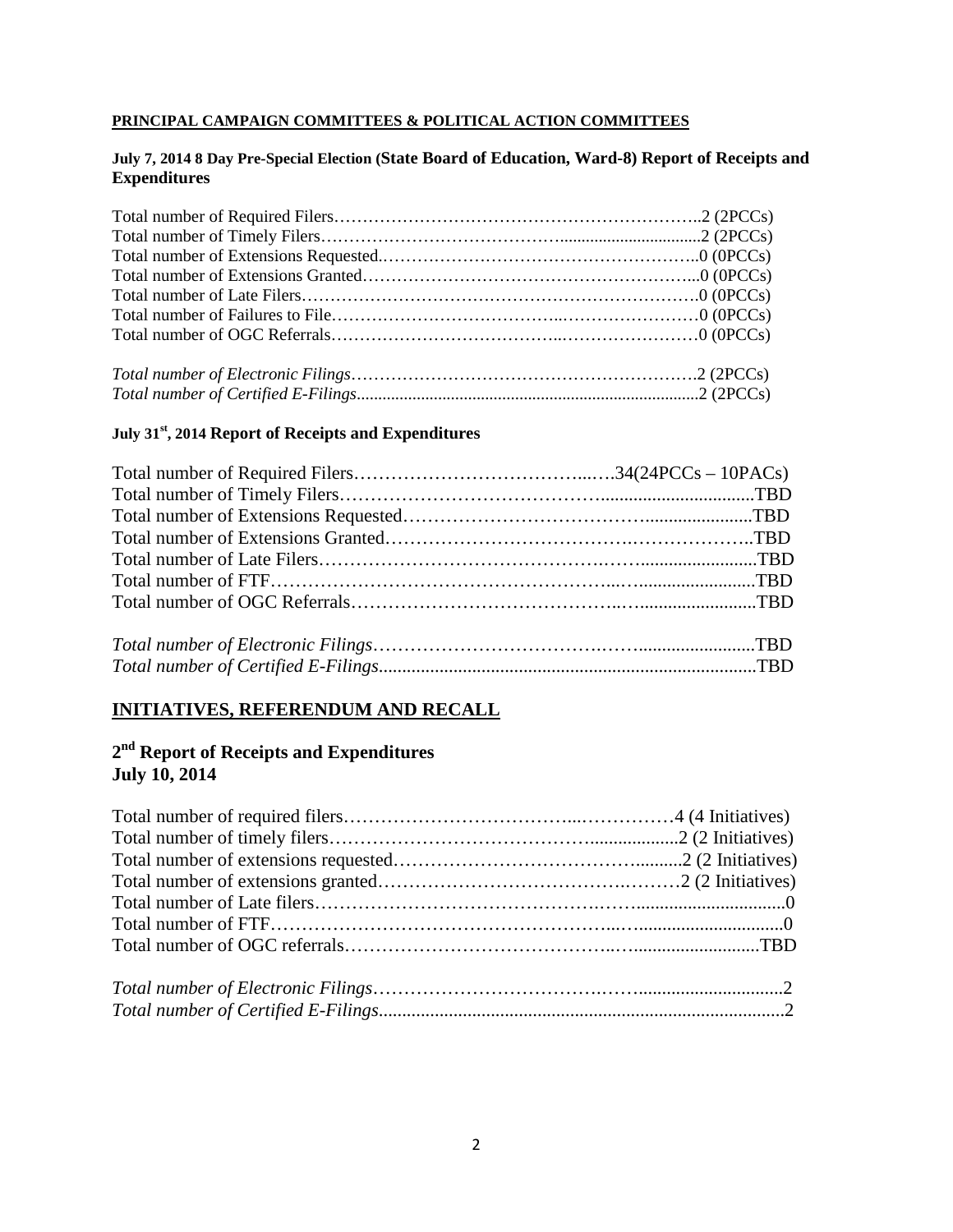#### **Referrals to OGC**

#### **Failure to Timely File the File Statement of Candidacy**

Frank E. Sewell 1618 T Street, N.W. Washington, D.C. 20009

David O. Leacraft 113  $35<sup>th</sup>$  Street, N.E. Washington, D.C. 20019

#### **Failure to Timely File the Statement of Organization**

Re-Elect Mark Jones 2014 Mark Jones, Treasurer 1905 Brentwood Road, N.E. Washington, D.C. 20018

## **New Candidates and Committees registered for the 2014 Election Cycle** *July2014*

## **Entrance Conference Participants on July 22, 2014**

Justin Mark (Smitty for AG) Art Slater (Friends of Courtney) Cleve Mesidor (Friends of Courtney Justin Myers (Hammond for Chairman) Mark Naydan (Mark Naydan for School Board) Lateefah Williams (Lateefah Williams for Attorney General)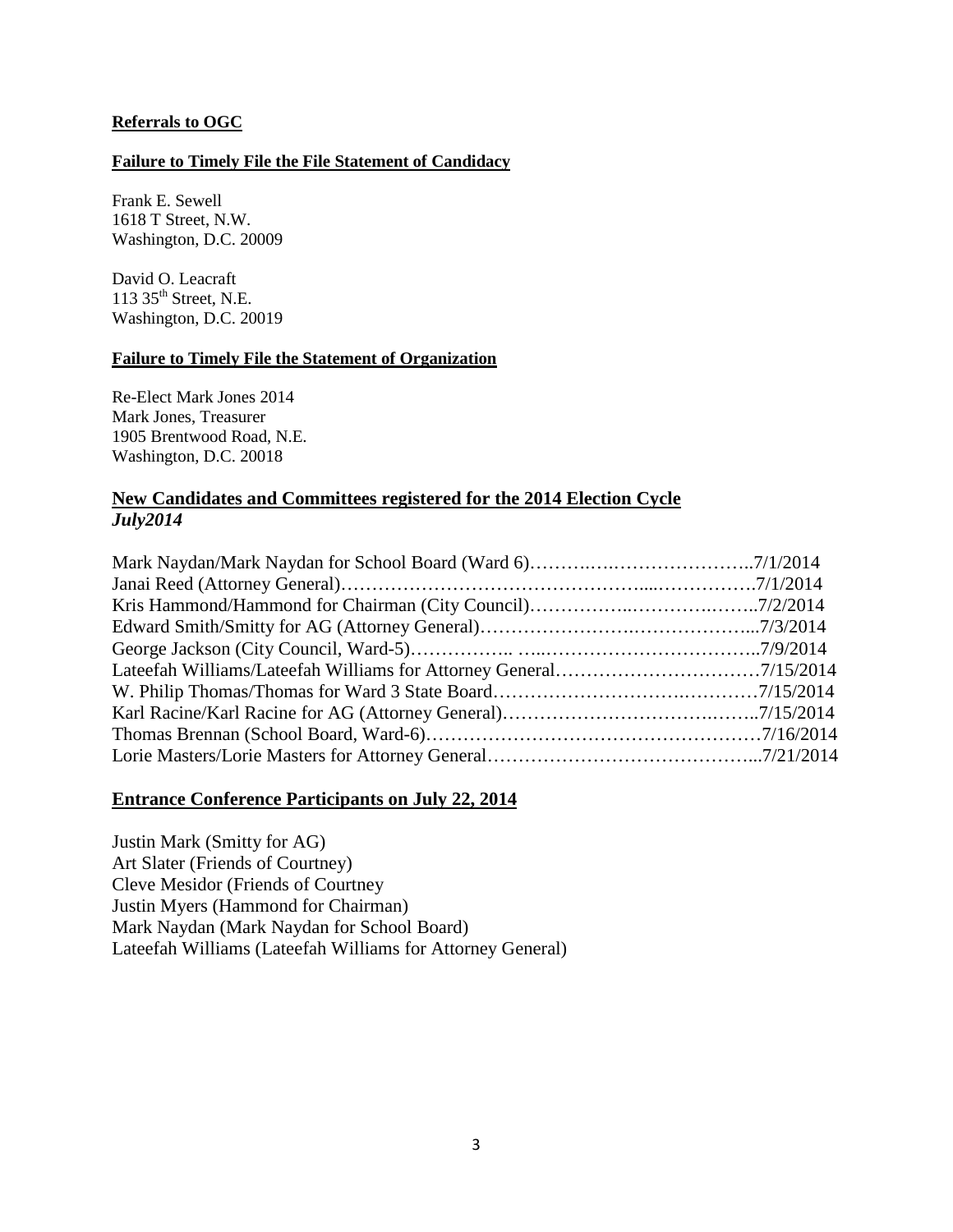## **REPORTS ANALYSIS AND AUDIT DIVISON**

The following is an accounting of RAAD's production stats:

## **Reviews Completed – 79**

## **Ongoing Audits:**

#### **Full Field Audits**

**-** Gray for Mayor

#### **Periodic Random Audits - Candidates Registered for the Upcoming Election (2014)**

- **-** Bowser for Mayor
- **-** Wells for Mayor
- **-** Evans for Mayor
- **-** Charles Allen for Ward 6
- **-** Catania for Mayor
- **-** Vincent Orange for Mayor

## **Audit Reports Issued:**

None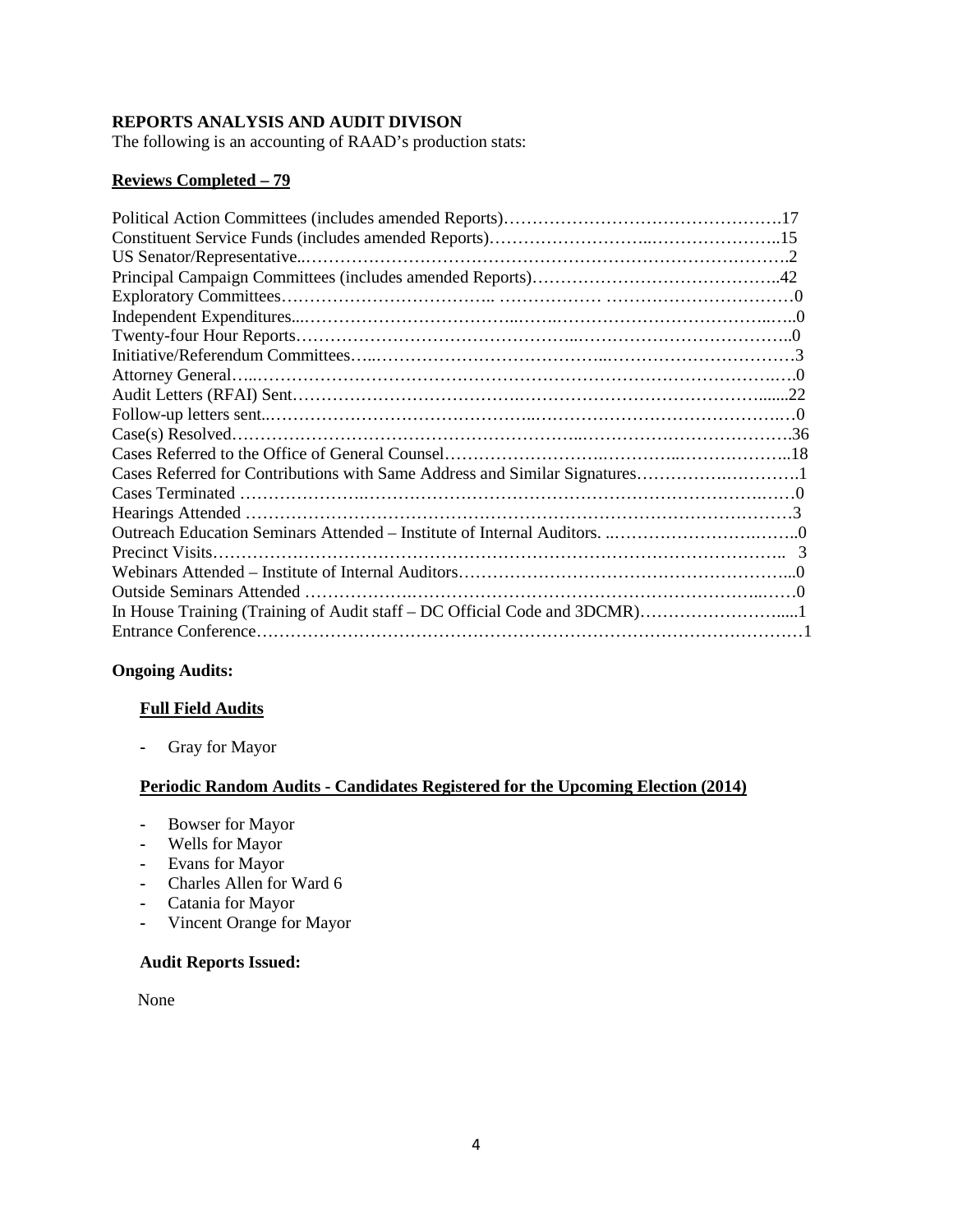## **OFFICE OF THE GENERAL COUNSEL**

## 2014 MONTHLY IN-TAKE/OUTPUT REPORT

## OFFICE OF GENERAL COUNSEL

|                         | July           | August | September | October | November | December |  |
|-------------------------|----------------|--------|-----------|---------|----------|----------|--|
| <b>Opinion Request</b>  | $\pmb{0}$      |        |           |         |          |          |  |
| Received                |                |        |           |         |          |          |  |
| <b>Opinion Request</b>  | $\mathbf 0$    |        |           |         |          |          |  |
| Completed               |                |        |           |         |          |          |  |
| Complaints              | $\pmb{0}$      |        |           |         |          |          |  |
| Received                |                |        |           |         |          |          |  |
| <b>Internal Queries</b> | $\mathbf 0$    |        |           |         |          |          |  |
|                         |                |        |           |         |          |          |  |
| Preliminary             | $\pmb{0}$      |        |           |         |          |          |  |
| Investigations          |                |        |           |         |          |          |  |
| Initiated               |                |        |           |         |          |          |  |
| Preliminary             | $\pmb{0}$      |        |           |         |          |          |  |
| Investigations          |                |        |           |         |          |          |  |
| Orders Issued           |                |        |           |         |          |          |  |
| Full Investigations     | $\overline{2}$ |        |           |         |          |          |  |
| Initiated               |                |        |           |         |          |          |  |
| Full Investigations     | $\pmb{0}$      |        |           |         |          |          |  |
| Orders Issued           |                |        |           |         |          |          |  |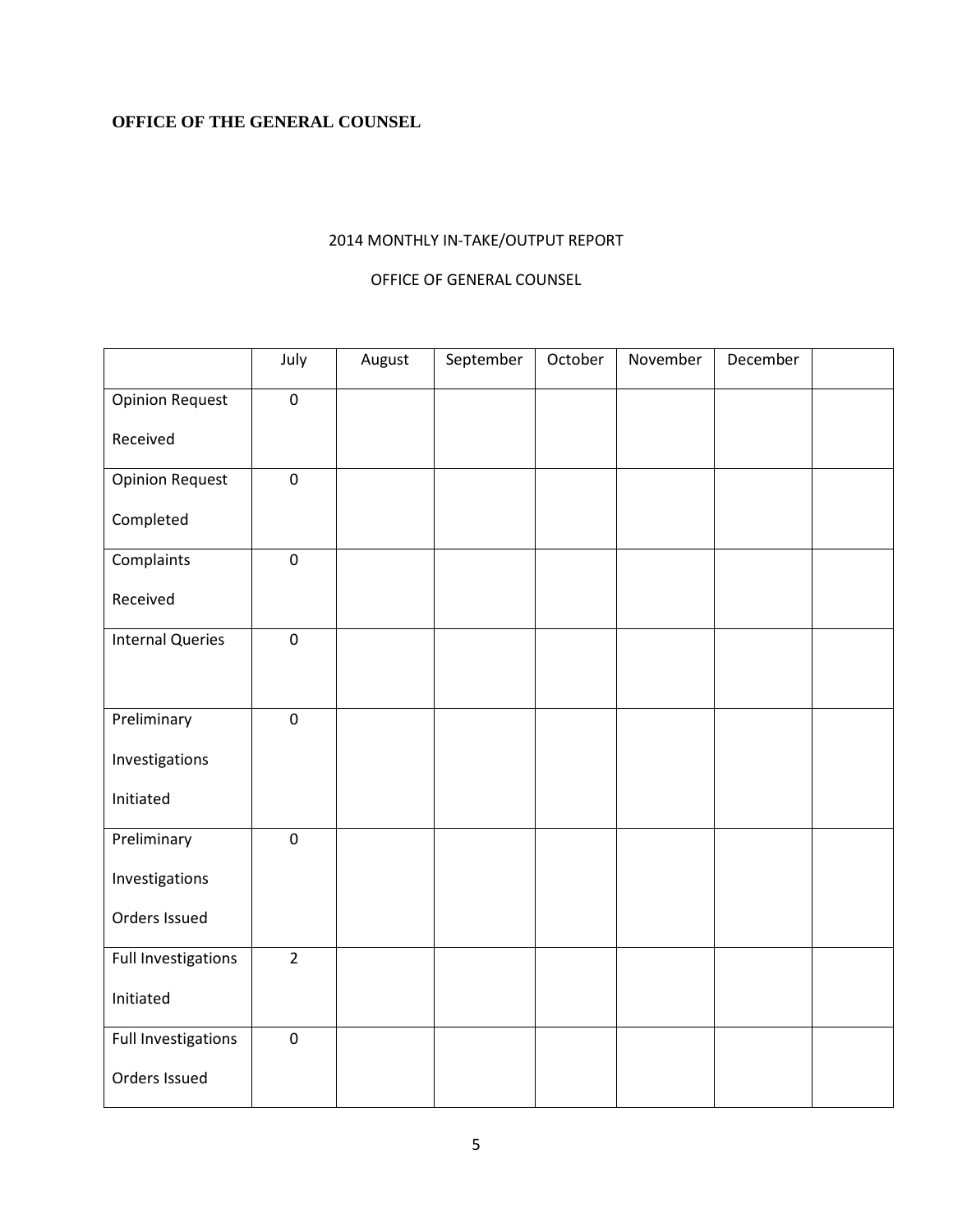| <b>Informal Hearings</b> | 21          |  |  |  |
|--------------------------|-------------|--|--|--|
| Referred                 |             |  |  |  |
| <b>Informal Hearings</b> | 10          |  |  |  |
| Completed                |             |  |  |  |
| <b>Informal Hearings</b> | $15*$       |  |  |  |
| Orders Issued            |             |  |  |  |
| Petitions for            | $\mathbf 0$ |  |  |  |
| Enforcement              |             |  |  |  |
| Referrals to BOE         |             |  |  |  |

\*This figure represents 9 Failure to Timely File orders in which no fines were imposed, 4 Failure to timely File orders in which \$5,350.00 in fines were imposed, 1 order regarding the failure to timely respond to a Request For Additional Information in which a fine of \$2,000.00 was imposed and 1 order in regarding the failure to timely respond to a Request For Additional Information in which no fine was imposed.

#### Board Statistics for July, 2014

Board Meeting Augaust 6, 2014

## 1. Actual Matters referred

**PIRM**

| PCC                         | 3 |
|-----------------------------|---|
| PAC's                       | 0 |
| ANC's                       | 0 |
| <b>Constituent Services</b> | 0 |
| Statehood Fund              |   |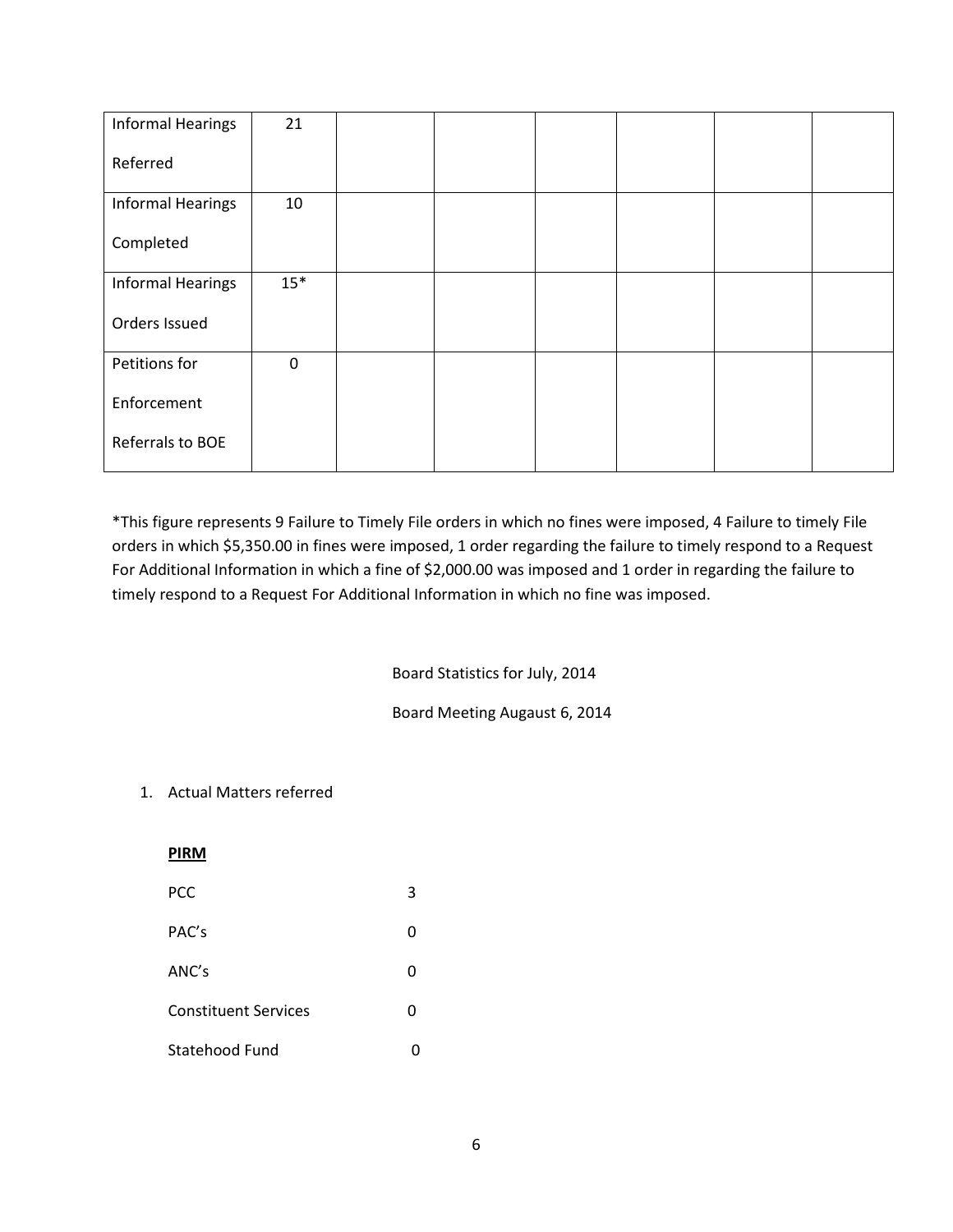# **RAAD**

|          | PCC                                                                                         |   | 15                                                                                                                                                                                                                                                                                  |
|----------|---------------------------------------------------------------------------------------------|---|-------------------------------------------------------------------------------------------------------------------------------------------------------------------------------------------------------------------------------------------------------------------------------------|
|          | PAC's                                                                                       |   | 2                                                                                                                                                                                                                                                                                   |
|          | <b>Constituent Services</b>                                                                 |   | $\mathbf{1}$                                                                                                                                                                                                                                                                        |
|          | Statehood Fund                                                                              |   | 0                                                                                                                                                                                                                                                                                   |
|          | 2. Notices of Hearings<br><b>First Notices</b><br><b>Second Notices</b>                     | 8 | 19                                                                                                                                                                                                                                                                                  |
| 3.<br>4. | Notices and Orders Vacated<br><b>Hearings Conducted</b><br>5. Orders which imposed<br>fines |   | 0<br>10<br>5                                                                                                                                                                                                                                                                        |
|          | 6. Fines imposed                                                                            |   | \$7,350.00<br>$(1)14C-037$ Carson-Smith for DNC $(\$850)$<br>$(2)14C-038$ Beverly Wheeler for Ward 1 $(1,500)$<br>(3)14C-042 Sewell for Mayor (\$1,500)<br>$(4)14C-044$ Valentine At-Large $(1,500)$<br>(5)14R-026 Carson-Smith for DNC (\$2,000)                                   |
|          | 7. Fines collected                                                                          |   | $\boldsymbol{0}$                                                                                                                                                                                                                                                                    |
| 8.       | Investigations completed<br>Orders issued                                                   |   | 0                                                                                                                                                                                                                                                                                   |
|          | 9. Petitions for Enforcement                                                                |   | 0                                                                                                                                                                                                                                                                                   |
|          | 10. Outstanding Fines                                                                       |   | \$7,550.00*<br>(1) \$1,700.00 Frank Sewell for Mayor<br>$(2)$ \$1,100.00 Nestor for Mayor<br>(3) \$150.00 Tim Clark (ANC)<br>(4) \$350.00 Friends of Calvin Gurley<br>(5) \$1,450.00 Comm. To Elect Ron Moten<br>(6) \$1,150.00 Nestor for Mayor<br>(7) \$1,650.00 Nestor for Mayor |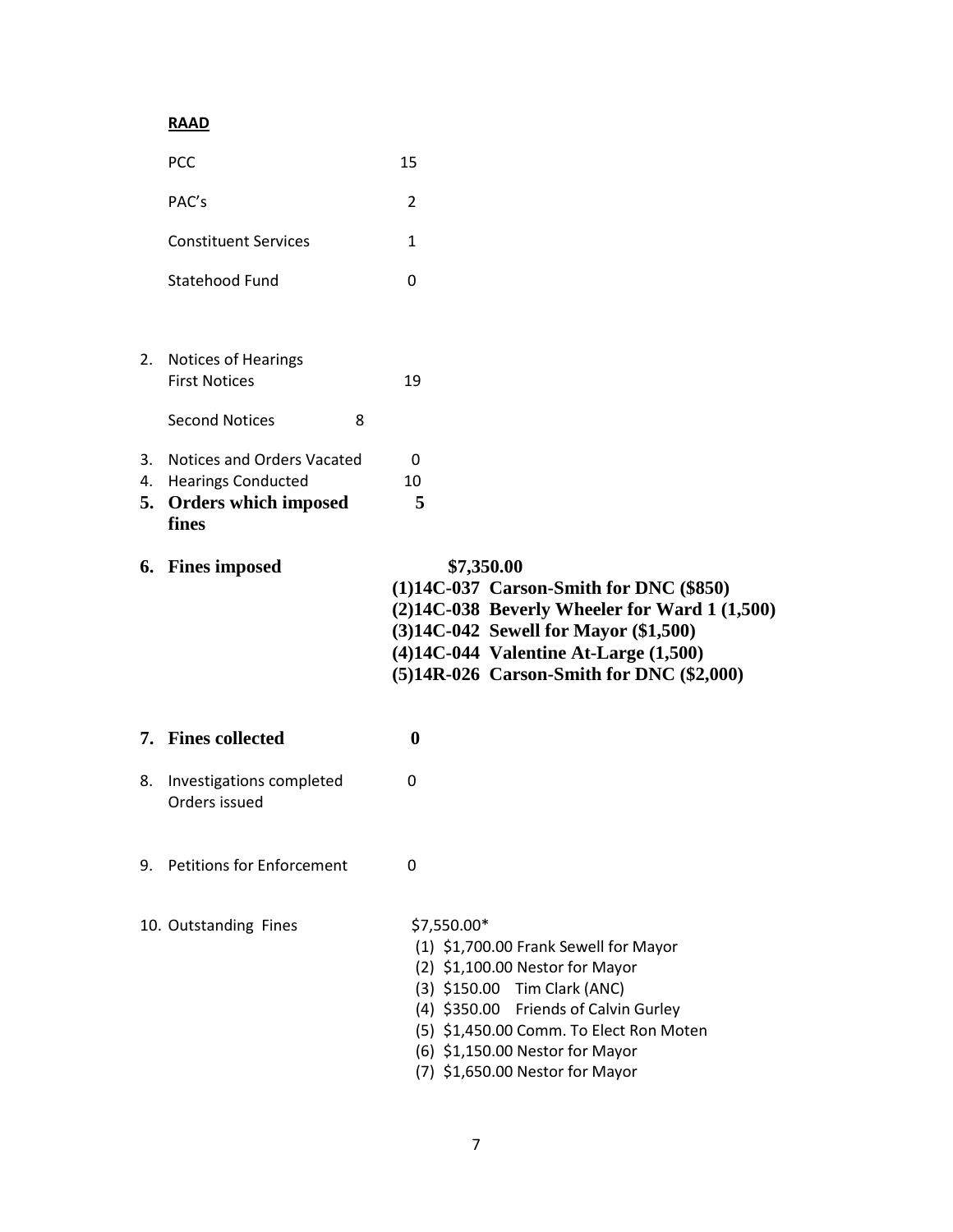\*OCF Petitions for Enforcement pending before the BOE

## LIST OF OPEN OCF INVESTIGATIONS

# August 6, 2014

| OCF FI 2011-103 |                         | Complainant: Internally Generated March 15, 2011              |
|-----------------|-------------------------|---------------------------------------------------------------|
|                 |                         | Respondent: Sulaimon Brown for Mayor                          |
|                 |                         | <b>Principal Campaign Committee</b>                           |
|                 | Infraction:             | <b>Reporting Violations</b>                                   |
|                 | Status:                 | Due to current criminal investigations                        |
|                 |                         | the Sulaimon Brown for Mayor investigation remains<br>ongoing |
|                 |                         |                                                               |
| OCF FI 2011-104 |                         | Complainant: Internally Generated March 15, 2011              |
|                 |                         | Respondent: Gray for Mayor                                    |
|                 |                         | Principal Campaign Committee                                  |
|                 | Infraction:             | <b>Reporting Violations</b>                                   |
|                 | Status:                 | Due to current criminal investigations                        |
|                 |                         | the Gray for Mayor 2010 investigation remains ongoing         |
|                 |                         |                                                               |
| OCF FI 2013-013 |                         | Complainant: Internally Generated June 24, 2013               |
|                 | Respondent: Lee Calhoun |                                                               |
|                 | Infraction:             | Campaign contribution violations                              |
|                 | Status:                 | Due to current criminal investigations                        |
|                 |                         | the Lee Calhoun investigation remains ongoing                 |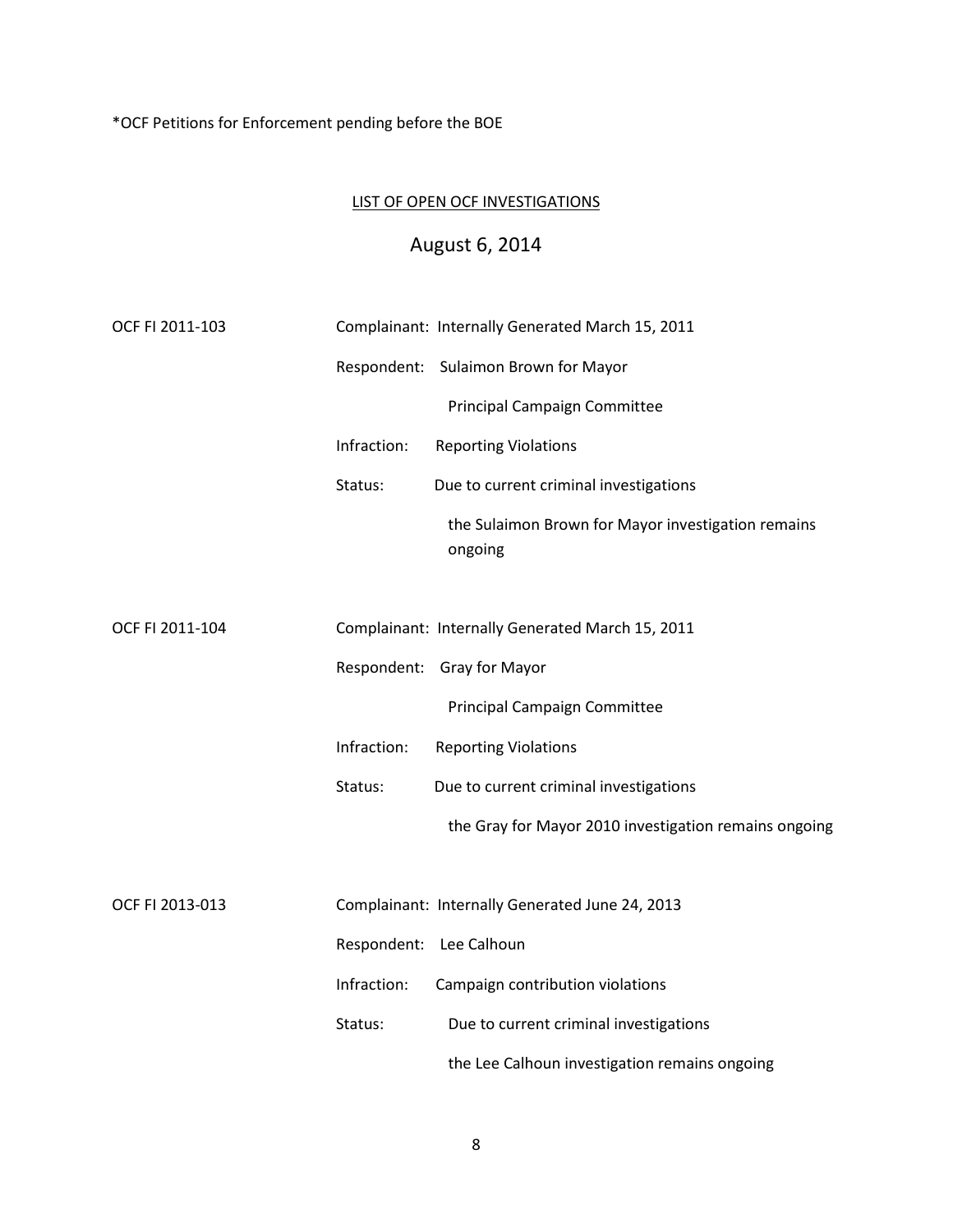| OCF FI 2013-014 |             | Complainant: Internally Generated June 24, 2013      |
|-----------------|-------------|------------------------------------------------------|
|                 |             | Respondent: Stanley Straughter                       |
|                 | Infraction: | Campaign contribution violations                     |
|                 | Status:     | Due to current criminal investigations               |
|                 |             | the Stanley Straughter investigation remains ongoing |
|                 |             |                                                      |
| OCF FI 2013-015 |             | Complainant: Internally Generated March 28, 2014     |
|                 |             | Respondent: Jeffrey Thompson                         |
|                 | Infraction: | Campaign contribution violations                     |
|                 | Status:     | Due to current criminal investigations               |
|                 |             | the Jeffrey Thompson investigation remains ongoing   |
|                 |             |                                                      |
| OCF FI 2014-001 |             | Complainant: Internally Generated July 24, 2014      |
|                 |             | Respondent: Kelvin Robinson                          |
|                 | Infraction: | Campaign contribution violations                     |
|                 | Status:     | Pending                                              |
|                 |             |                                                      |
| OCF FI 2014-002 |             | Complainant: Internally Generated July 24, 2014      |
|                 | Respondent: | Jeff Smith                                           |
|                 | Infraction: | Campaign contribution violations                     |
|                 | Status:     | Pending                                              |